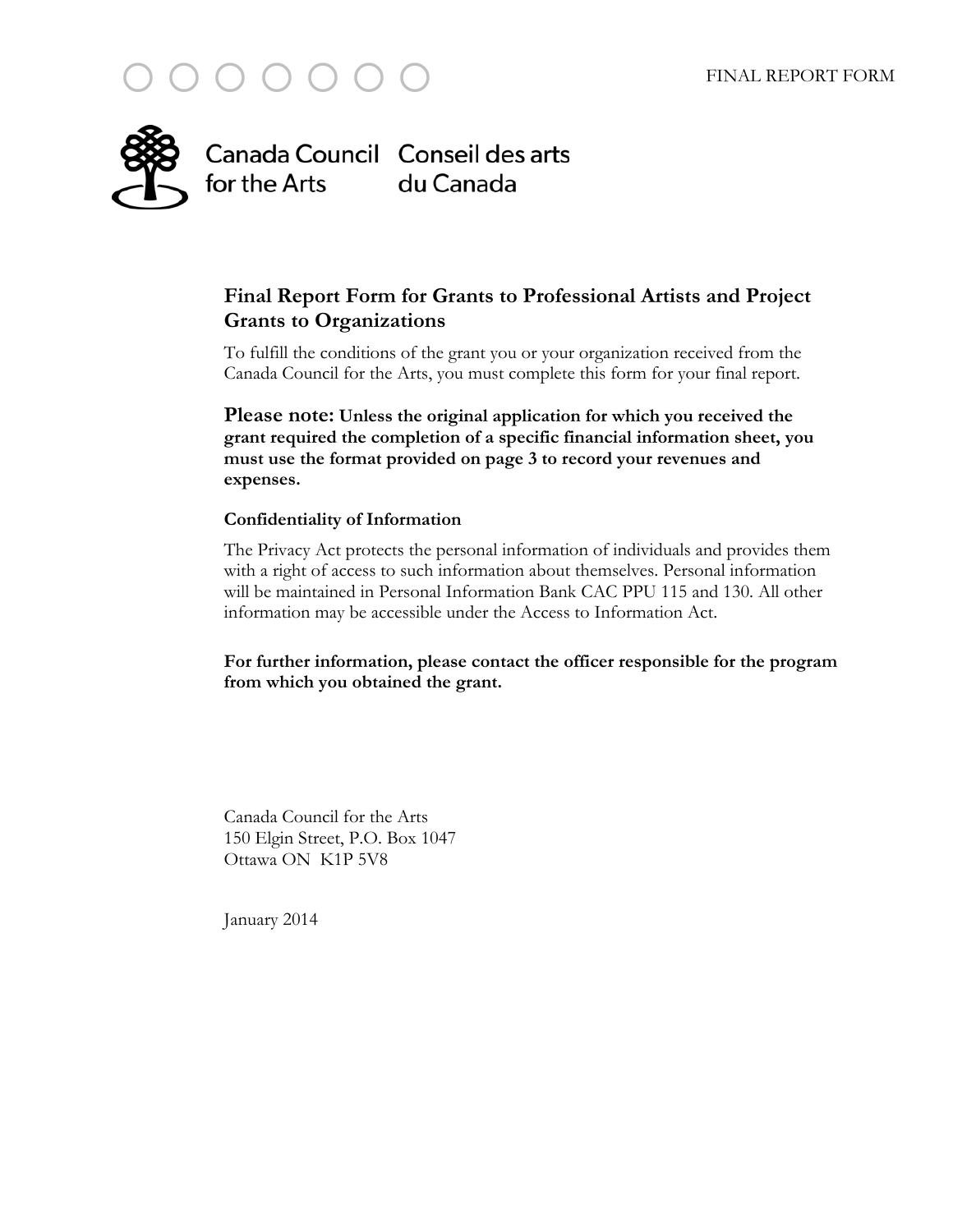

# **FINAL REPORT FORM**

### **Final Report Form for Grants to Professional Artists and Project Grants to Organizations**

Type or print in black ink. You may attach additional pages as required.

CANADA COUNCIL FOR THE ARTS, 150 ELGIN ST., P.O. BOX 1047, OTTAWA ON K1P 5V8

### **PART A – GRANT HOLDER INFORMATION**

| Artist's name or name of organization |       | Canada Council file number |  |  |  |
|---------------------------------------|-------|----------------------------|--|--|--|
| Street and apartment/suite number     |       | City                       |  |  |  |
| Province/territory                    |       | Postal code                |  |  |  |
| Telephone                             | Email | Website                    |  |  |  |

#### **PART B1 – ACTIVITY REPORT**

Please provide a short description of the project and the activities you undertook with the assistance of your grant from the Canada Council for the Arts.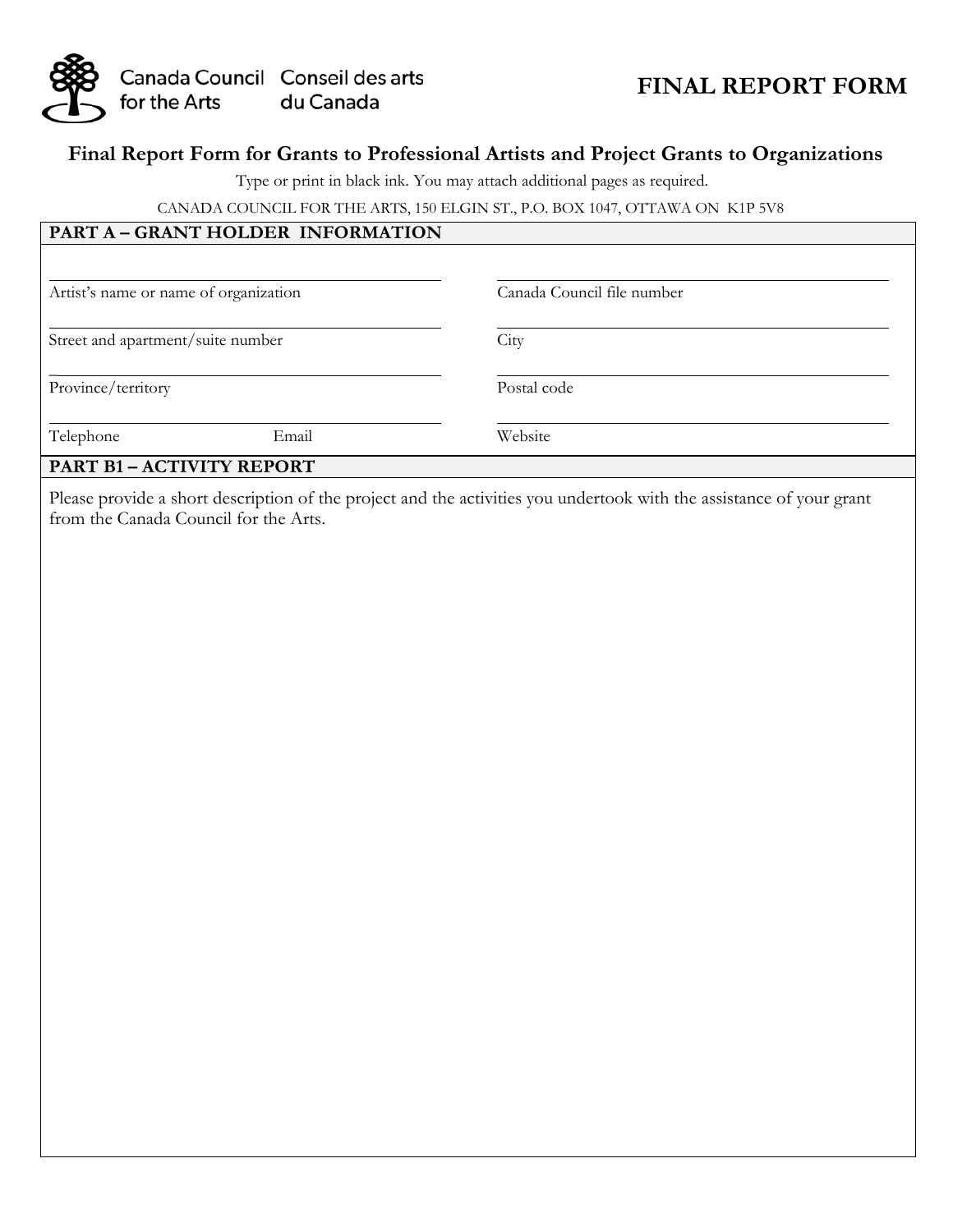$\overline{a}$ 

# **PART B2 – IMPACT REPORT**

Describe the impact of the grant in terms of:

- your art form,
- the art practice,
- the short- and long-term impact on
	- o your career (professional artists grant only)
	- o your organization and participating artists (project grant for organizations only), and
- public impact and dissemination.